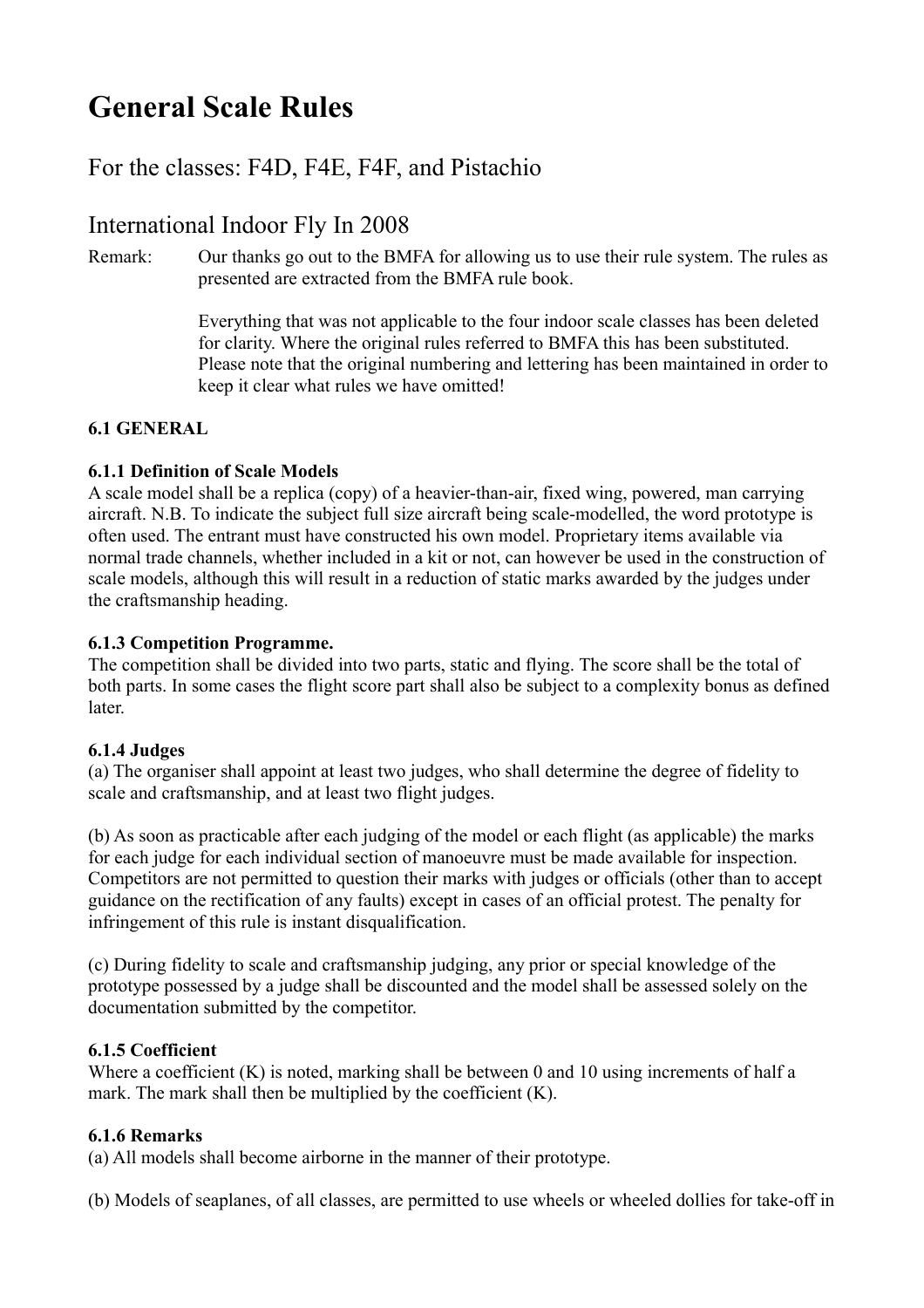the absence of suitable water surface conditions. Deviation from scale, through inclusion of permanently attached wheels, skids or similar non-prototype devices in the model structures shall, in this case, not be taken into consideration in scoring of 'fidelity to scale' points.

(c) No parts of a model, except propeller and spinner may be removed, nor may anything other than a dummy pilot and antenna be added externally to the model between scale judging and flying. Bombs, drop tanks, etc. must be presented in static, but may be replaced before flying by simpler and repairable examples of the same colour, size shape and weight. Any infringement will result in disqualification. Additional air entries are permitted, provided they are covered by movable hatches for static judging; these hatches may be opened manually prior to flight, or if in flight by means of radio control. Necessary repairs due to flight damage are permitted, but the maximum weight still applies. The appearance of the model in flight may not be unduly affected.

(d) A flying propeller of any form or diameter may be substituted for a scale propeller. The size, shape and colour of the spinner may not be changed.

Note: This relates only to powered propellers that were intended to propel the subject aircraft. If a model of a multi-engined aircraft uses non-powered (windmilling) propellers, these may not be changed between static and flying. Features such as, for example, the small generator propeller on the nose of an aircraft such as a Me163, may likewise not be changed for flying propellers.

(e) Metal -bladed flying propellers are forbidden.

(f) The release or dropping of a dolly immediately after take-off shall not be considered as jettisoning.

(g) Explosives may not be dropped.

(h)If the pilot of a prototype is visible from the front or from the side during flight, a dummy pilot of scale size and shape shall be equally visible during flight in the model. If such a pilot is not fitted any reduction is left to the discretion of the judges. For F4F Peanut and

Pistachio a pilot is not mandatory. They do however attain extra static marks.

#### **6.1.8 Number of Helpers**

Each competitor is permitted one helper during a flight. In the case of multi-engined models, one additional helper is permitted to assist. An additional helper may assist with pre-flight preparation should the competitor require this. All but one helper must retire clear of the flying area before the flight is called.

#### **6.1.9 Proof of Scale**

#### **6.1.9.1**

Proof of scale is the responsibility of the competitor.

#### **6.1.9.2**

Name of entry - the exact name and model designation of the subject aircraft shall be indicated on the entry form and in 'proof of scale' documentation

#### **6.1.9.3**

The scale to which the model is built is optional, but must be stated in 'proof of scale' documentation.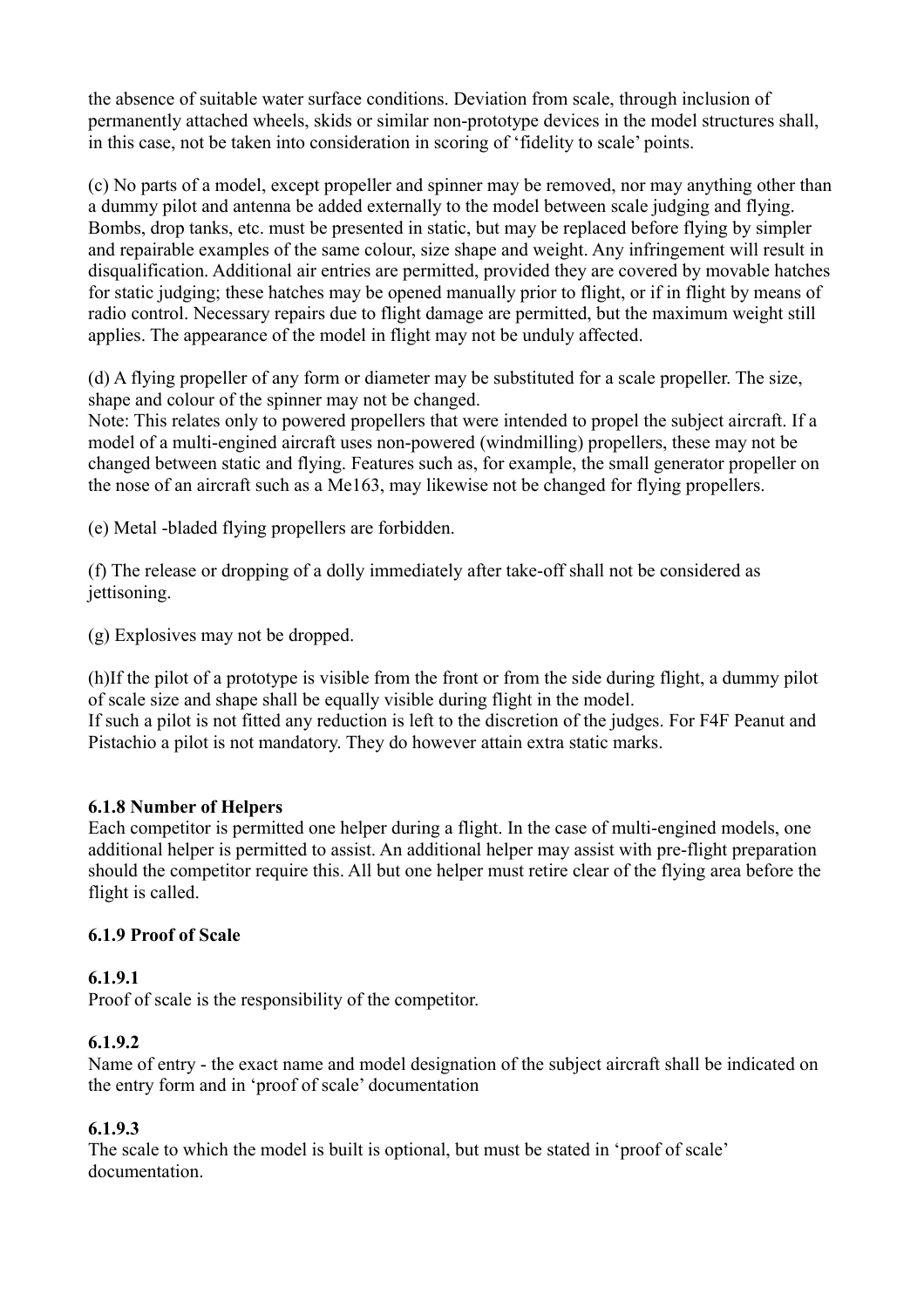#### **6.1.9.4**

To be eligible for fidelity to scale (static) points, the following is the minimum documentation must be submitted to the judges. (See 6.1.12.1 for recommended presentation of documentation)

#### (a) Photographic evidence:

At least three photographs or printed reproductions of the prototype, including at least one of the actual subject aircraft being modelled. Each of these photographs or printed reproductions must show the complete aircraft, preferably from different aspects. The photographic evidence is the prime means of judging scale accuracy against the prototype.

#### (b) Scale Drawings:

Accurate scale drawing(s) of the full-size aircraft that show at least the 3 main aspects of Side View, Upper Plan View and Front End View. These drawings must be to a common scale giving a minimum wing span of 250 mm (150 mm minimum for Indoor and Free Flight classes), and a maximum wing span of 500 mm. If the fuselage is longer than the wingspan, these measurements will be made on the fuselage. Unpublished drawings by the competitor or other draftsman are not acceptable unless certified accurate in advance of the contest by an authoritative source such as the Scale Technical Committees of countries governing bodies, the builder of the original aircraft, or other competent authority.

#### (c) Proof of Colour:

Correct colour may be established from colour photographs, from published descriptions, from samples of original paint, or from published colour drawings. For the F4 classes written descriptions must be accompanied by colour chips certified by a competent authority.

(e) In case the model utilises components that have not been made by the competitor please note this in the documentation.

| 1. Scale Accuracy              | Side view  | $ K = 15$ |
|--------------------------------|------------|-----------|
| 2. Scale Accuracy              | End view   | $ K = 15$ |
| 3. Scale Accuracy              | Plan view  | $ K = 15$ |
| 4. Markings                    | Accuracy   | $ K=8 $   |
|                                | Complexity | $K = 3$   |
| 5.Colour                       | Accuracy   | $K = 3$   |
|                                | Complexity | $K = 2$   |
| 6. Surface Texture and Realism |            | $K = 12$  |
| 7. Craftsmanship               | Quality    | $K = 11$  |
|                                | Complexity | $K = 4$   |
| 8. Scale Detail                | Accuracy   | $K = 8$   |
|                                | Complexity | $K = 4$   |
|                                |            |           |
|                                | Total K    | $K = 100$ |

#### **6.1.10 Judging for Fidelity to Scale and Craftsmanship**

Judging distances are specified in the respective scale classes